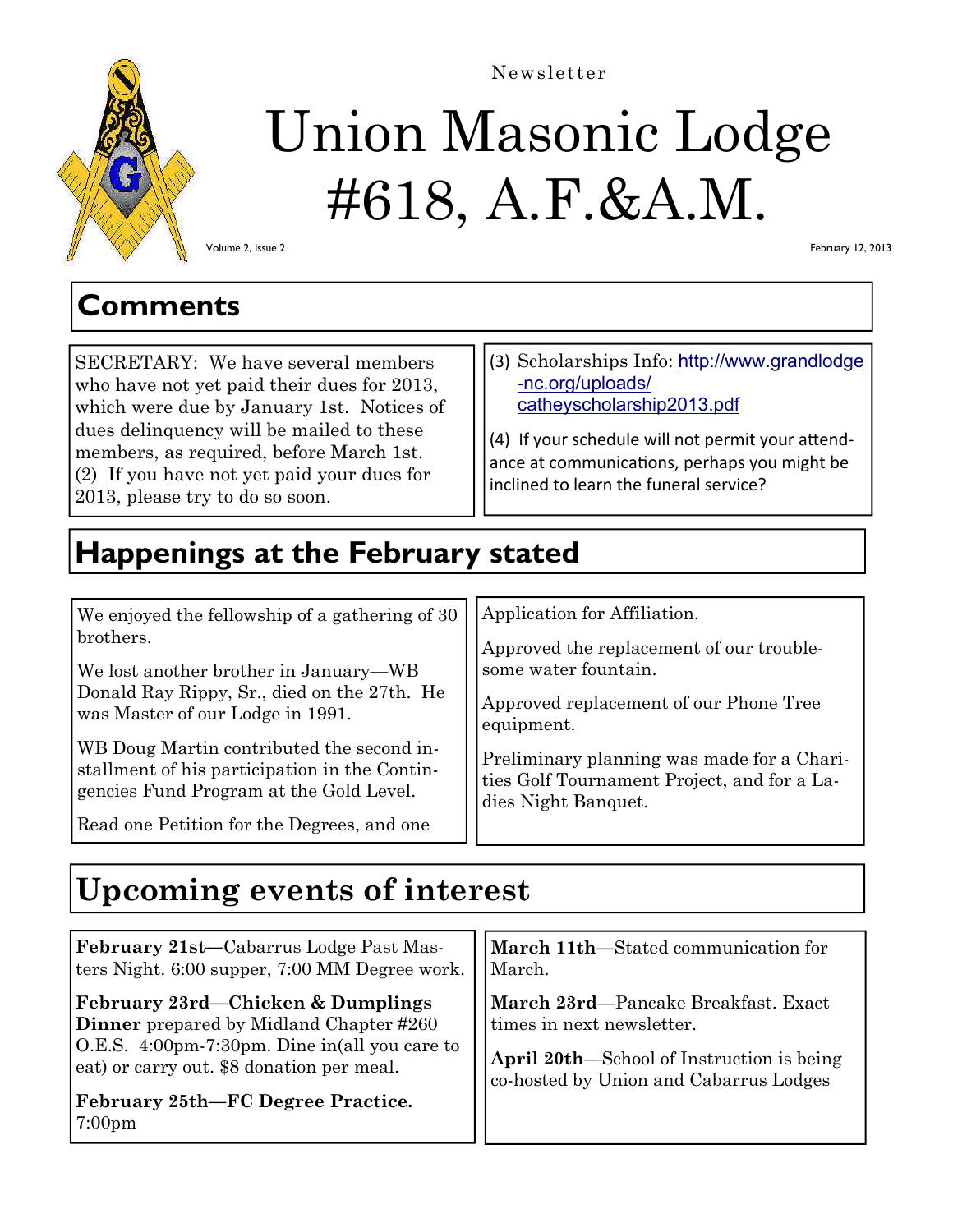## **February Birthdays (by age)**

| <b>AGE / BIRTH DATE REPORT</b><br>(sorted by age)<br><b>Age Birth Date Name</b><br>81 02/12/1932 ROBERT J. | 62 02/27/1950 WILLIAM O.<br><b>DENNIS</b><br>59 02/17/1953 WILLIAM M.<br><b>WIDENHOUSE III</b> | 50 02/24/1962 ROBERT A.<br><b>LOVE JR</b><br>25 02/20/1987 ROBERT L. STE-<br><b>GALL</b> |
|------------------------------------------------------------------------------------------------------------|------------------------------------------------------------------------------------------------|------------------------------------------------------------------------------------------|
| <b>MCEACHERN JR</b><br>70 02/14/1942 LARRY W.<br><b>ROBBINS</b>                                            | 58 02/27/1954 DOUGLAS E.<br><b>MARTIN</b>                                                      |                                                                                          |
| 69 02/28/1943 JIMMY L.<br><b>HATHCOCK</b>                                                                  | 54 02/22/1958 EDWARD C. DA-<br>VIS III                                                         |                                                                                          |

## **March Birthdays (by age)**

| <b>AGE / BIRTH DATE REPORT</b><br>(sorted by age)<br><b>Age Birth Date Name</b><br>86 03/29/1926 FRANKLIN R. | 81 03/20/1931 JAMES H. JEF-<br><b>FERS</b><br>79 03/17/1933 CHARLES W.<br><b>FURR</b><br>68 03/31/1944 JOSEPH G.<br><b>CUTHBERTSON</b> | 61 03/20/1951 BUFORD E.<br><b>FANNON</b><br>60 03/30/1952 THOMAS M.<br><b>BLYTHE</b> |
|--------------------------------------------------------------------------------------------------------------|----------------------------------------------------------------------------------------------------------------------------------------|--------------------------------------------------------------------------------------|
| I WALTIMYER<br>83 03/01/1929 BAYNE W.<br>I LEFLER JR                                                         |                                                                                                                                        | 52 03/09/1960 EARL E. SNEED                                                          |

## **Of Masonic Interest (Ancient Landmarks of Freemasonry. Source: MasonicWorld.com)**

#### **25 LANDMARKS OF FREEMASONRY(14 - 20)**

#### LANDMARK FOURTEENTH

THE RIGHT OF EVERY FREEMASON TO VISIT and sit in every regular Lodge is an unquestionable Landmark of the Order. This is called the right of visitation. This right of visitation has always been recognized as an inherent right, which inures to every Freemason as he travels through the world. And this is because Lodges are justly considered as only divisions for convenience of the universal Masonic family. This right may, of course, be impaired or forfeited on special occasions by various circumstances; but when admission is refused to a Freemason in good standing, who knocks at the door of a Lodge as a visitor, it is to be expected that some good and sufficient reason shall be furnished for this violation, of what is in general a Masonic right, founded on the Landmarks of the Order.

#### LANDMARK FIFTEENTH

It is a Landmark of the Order, THAT NO VISITOR, UNKNOWN TO THE BRETHREN PRESENT, or to some one of them as a Freemason, can enter a Lodge without first passing an examination according to ancient usage. Of course, if the visitor is known to any brother present to be a Mason in good standing,

(Continued on p.3)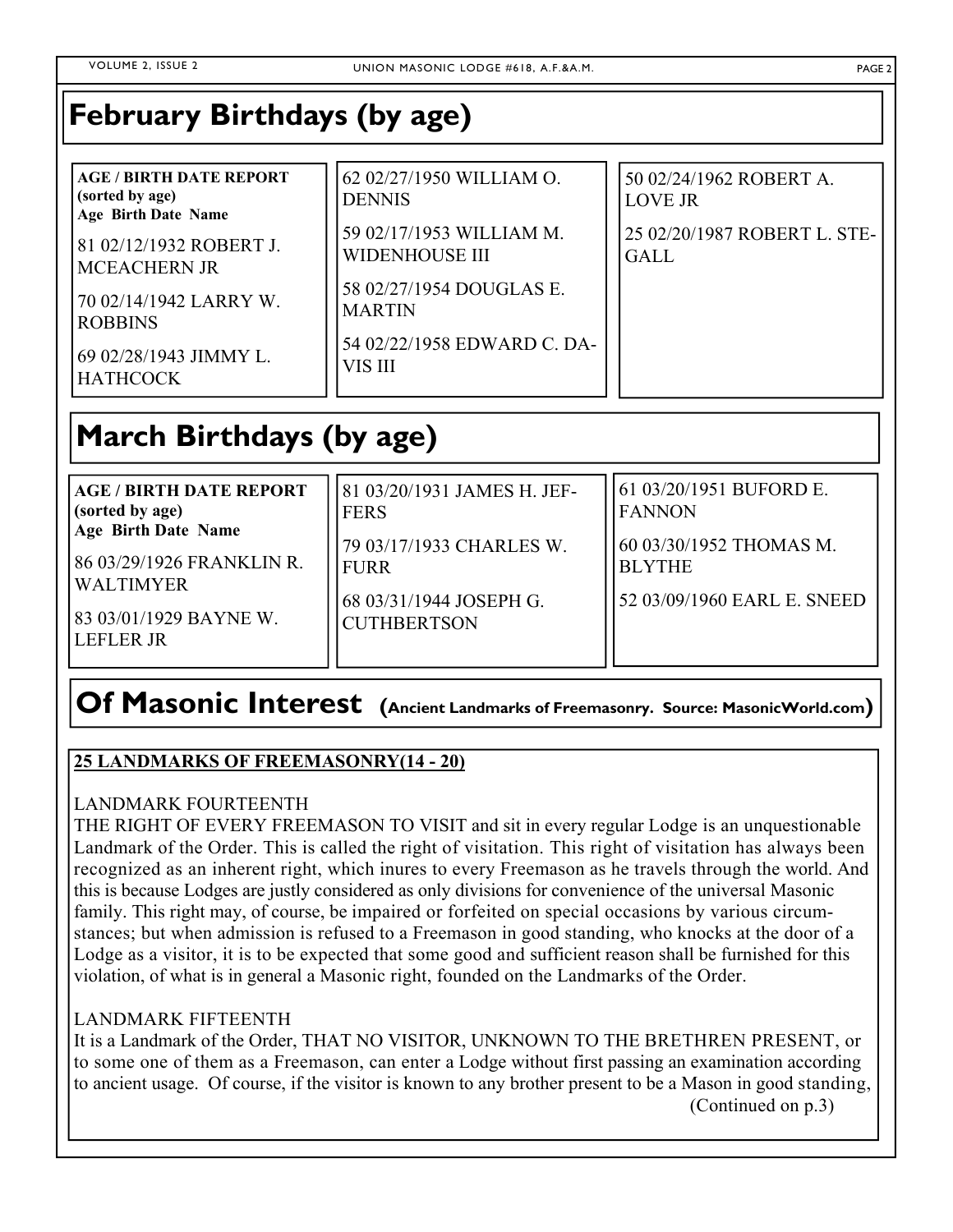and if that brother will vouch for his qualifications, the examination may be dispensed with, as the Landmark refers only to the cases of strangers, who are not to be recognized unless after strict trial, due examination, or lawful information.

#### LANDMARK SIXTEENTH

NO LODGE CAN INTERFERE IN THE BUSINESS OF ANOTHER LODGE, nor give degrees to brethren who are members of other Lodges. This is undoubtedly an ancient Landmark, founded on the great principles of courtesy and fraternal kindness, which are at the very foundation of our Institution. It has been repeatedly recognized by subsequent statutory enactments of all Grand Lodges.

#### LANDMARK SEVENTEENTH

It is a Landmark that EVERY FREEMASON is AMENABLE TO THE LAWS AND REGULA-TIONS OF THE MASONIC JURISDICTION in which he resides, and this although he may not be a member of any Lodge. Non-affiliation, which is, in fact, in itself a Masonic offence, does not exempt a Freemason from Masonic jurisdiction.

#### LANDMARK EIGHTEENTH

CERTAIN QUALIFICATIONS OF CANDIDATES FOR INITIATION are derived from a Landmark of the Order. These qualifications are that he shall be a man-shall be unmutilated, free born, and of mature age. That is to say, a woman, a cripple, or a slave, or one born in slavery, is disqualified for initiation into the rites of Freemasonry. Statutes, it is true. have from time to time been enacted, enforcing or explaining these principles; but the qualifications really arise from the very nature of the Masonic Institution, and from its symbolic teachings, and have always existed as Landmarks.

#### LANDMARK NINETEENTH

A BELIEF IN THE EXISTENCE OF GOD AS THE GRAND ARCHITECT of the Universe, is one of the most important Landmarks of the Order. It has been always deemed essential that a denial of the existence of a Supreme and Superintending Power, is an absolute disqualification for initiation. The annals of the Order never yet have furnished or could furnish an instance in which an avowed atheist was ever made a Freemason. The very initiatory ceremonies of the First Degree forbid and prevent the possibility of so monstrous an occurrence.

#### LANDMARK TWENTIETH

Subsidiary to this belief in God, as a Landmark of the Order, is THE BELIEF IN A RESURREC-TION TO A FUTURE LIFE. This Landmark is not so positively impressed on the candidate by exact words as the preceding; but the doctrine is taught by very plain implication, and runs through the whole symbolism of the Order. To believe in Freemasonry, and not to believe in a resurrection, would be an absurd anomaly, which could only be excused by the reflection, that he who thus confounded his belief and his skepticism, was so ignorant of the meaning of both theories as to have no rational foundation for his knowledge of either.